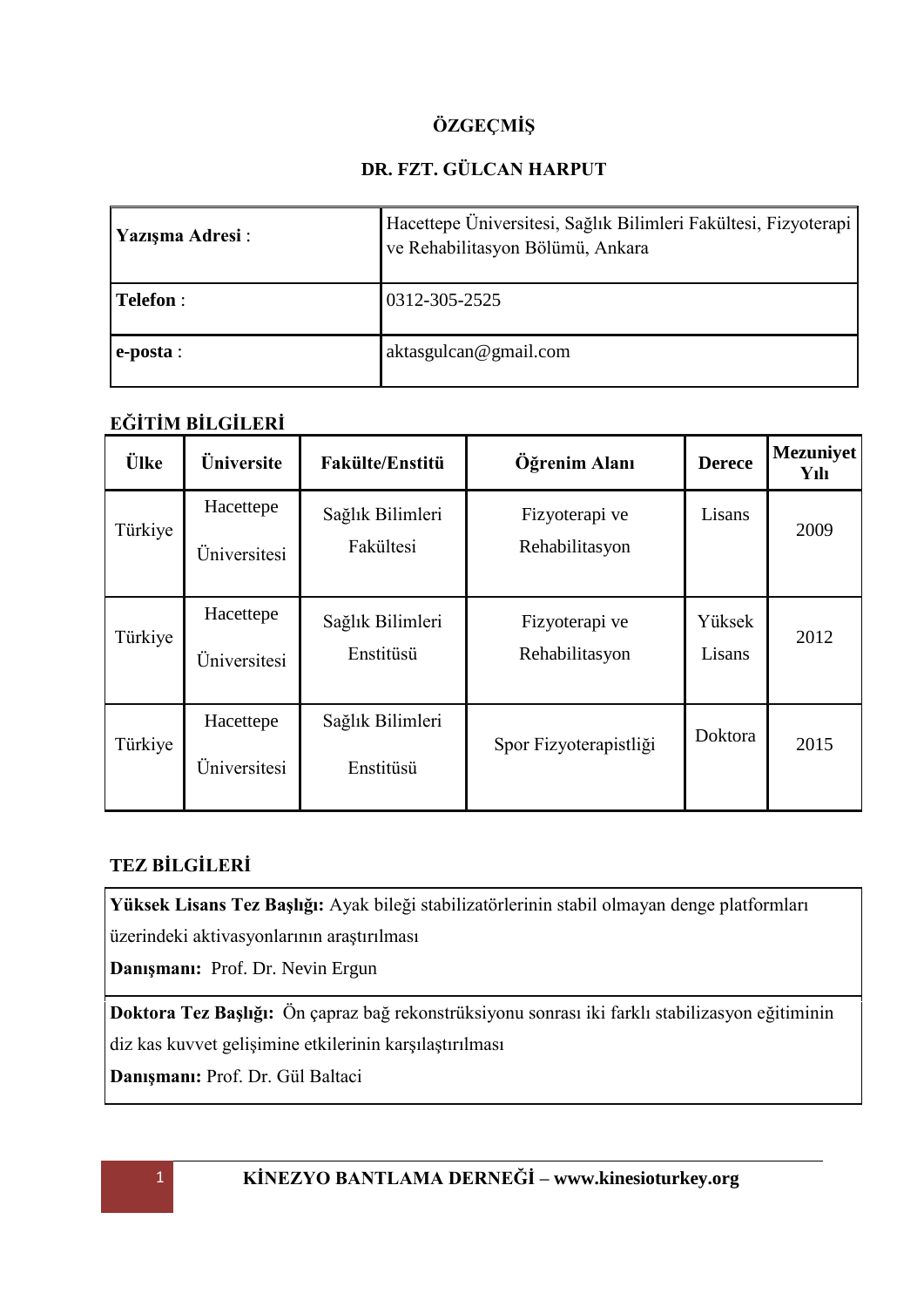# **AKADEMİK/MESLEKTE DENEYİM**

| Kurum/Kuruluş          | <b>Ülke</b> | <b>Sehir</b> | <b>Bölüm/Birim</b>                    | Görev<br>Türü          | Görev<br>Dönemi                      |
|------------------------|-------------|--------------|---------------------------------------|------------------------|--------------------------------------|
| Hacettepe Üniversitesi | Türkiye     | Ankara       | FTR Bölümü, Sporcu<br>Sağlığı Ünitesi | Araştırma<br>Görevlisi | 2009-                                |
| University of Kentucky | <b>ABD</b>  | Lexington    | <b>Rehabilitation Sciences</b>        | Visiting<br>Scholar    | May <sub>1</sub> s-<br>Kasım<br>2013 |

# **YAYINLARI**

# **SCI, SSCI, AHCI indekslerine giren dergilerde yayımlanan makaleler**

1. **Aktas (Harput)**, **G**; Baltaci, G. Does Kinesiotaping increase knee muscles strength and functional performance? Isokinetic and exercise science. 2011; 19(3),149-155

2. Baltaci G, **Aktas (Harput) G**, Camci E, Oksuz S, Yildiz S, Kalaycioglu T. The effect of prophylactic knee bracing on performance: balance, proprioception, coordination, and muscular power. Knee Surg Sports Traumatol Arthrosc. 2011 Oct;19(10):1722-8. doi: 10.1007/s00167-011- 1491-3

3. Toprak U, Ustüner E, Uyanık S, **Aktaş (Harput) G**, Kınıklı GI, Baltacı G, Karademir MA. Comparison of ultrasonographic patellar tendon evaluation methods in elite junior female volleyball players: thickness versus cross-sectional area. Diagn Interv Radiol. 2012 Mar-Apr;18(2):200-7. doi: 10.4261/1305-3825

4. Haksever, B; **Aktas (Harput), G**; Baltaci, G.Initial effect of Kinesio taping on performance and balance during soccer. Medicina dello Sport. 2012; 65(2):223-34

5. Baltaci G, **Harput G**, Haksever B, Ulusoy B, Ozer H. Comparison between Nintendo Wii Fit and conventional rehabilitation on functional performance outcomes after hamstring anterior cruciate ligament reconstruction: prospective, randomized, controlled, double-blind clinical trial. Knee Surg Sports Traumatol Arthrosc. 2013 Apr;21(4):880-7. doi: 10.1007/s00167-012-2034-2

7. **Harput G**, Soylu R, Ertan H, Ergun N. Activation of Selected Ankle Muscles during Exercises Performed on Rigid and Compliant Balance Platforms. Journal of Orthopedic and Sport Physical Therapy, JOSPT.2013; 43(8).

8. **Harput G**, Soylu AR, Ertan H, Ergun N, Mattacola CG. Effect of gender on the quadricepsto-hamstrings coactivation ratio during different exercises. J Sport Rehabil. 2014 Feb;23 (1):36-43. doi: 10.1123/jsr.2012-0120.

9. **Harput G**, Kilinc HE, Ozer H, Baltaci G, Mattacola CG. Quadriceps and Hamstring Strength Recovery During Early Neuromuscular Rehabilitation After ACL Hamstring-Tendon Autograft Reconstruction. Journal of Sport Rehabilitation. 2015 Nov;24(4):398-404. doi: 10.1123/jsr.2014-0224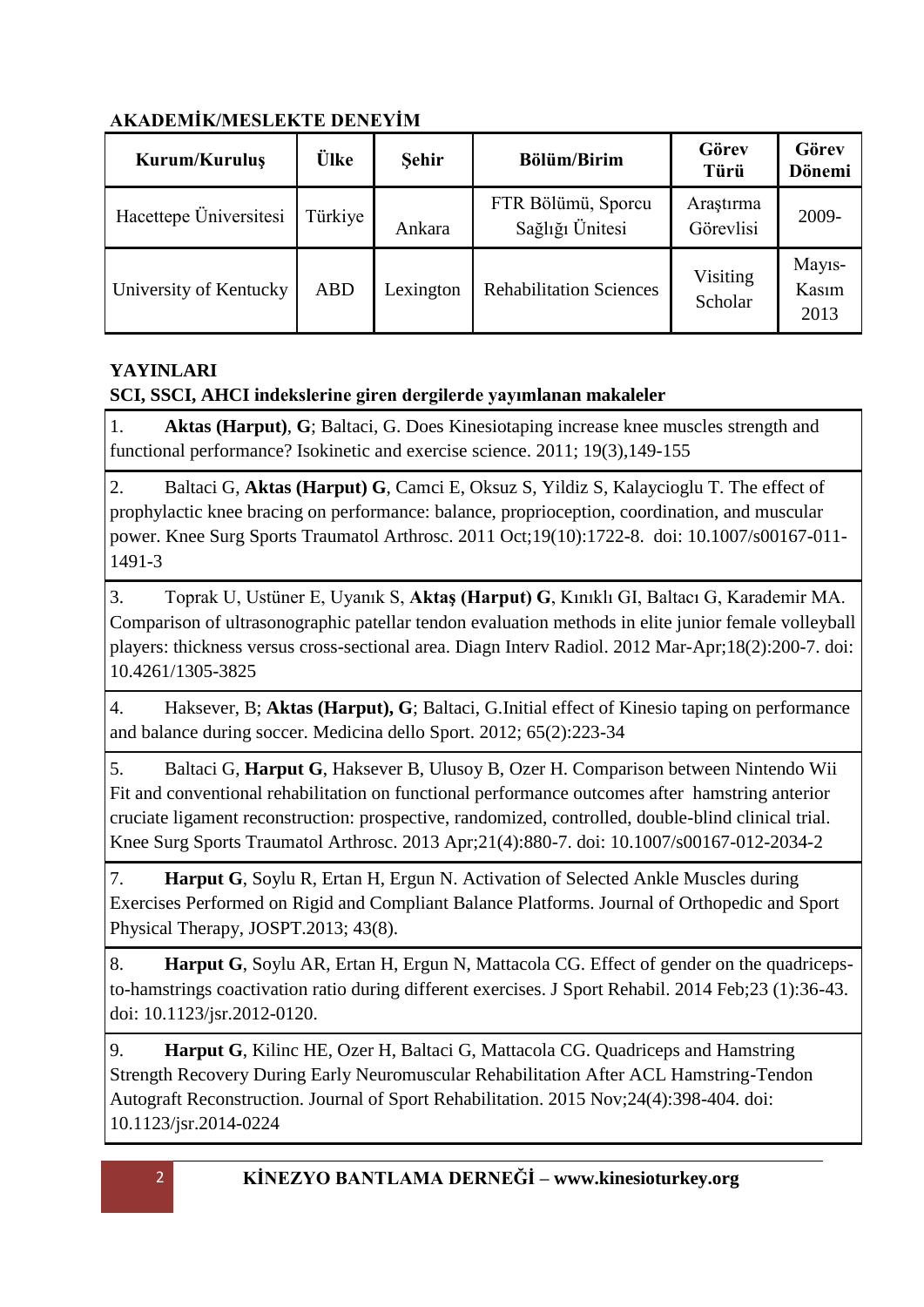10. Guney H**, Harput G**, Colakoglu F, Baltaci G. Glenohumeral internal rotation deficit affects functional rotator strength ratio in adolescent overhead athletes. Journal of Sport Rehabilitation. 2015 May 6. [Epub ahead of print] PubMed PMID:25946574.

#### **Diğer ulusal ve uluslararası hakemli dergilerde yayımlanan makaleler**

1. Kınıklı GI, **Harput G**, Baltaci G, Colakoglu F. Comparison of isokinetic knee muscular strength, jump performance, and hormone levels in female adolescent volleyball players of different ages. Fizyoterapi Rehabilitasyon. 2013;24(1):17-25

2. **Harput G**, Colakoglu F, Baltaci G. Effects of sport type and angular velocity on hamstring to quadriceps strength ratio in adolescent female athletes. Turkish Journal of Physiotherapy and Rehabilitation. 2014; 25(3)107-112.

3. Kilinc HE, **Harput G**, Baltaci G. Additional Effects of Kinesiotaping to Mobilization Techniques in Chronic Mechanical Neck Pain. Turkish Journal of Physiotherapy and Rehabilitation. 2015; 26(3):107-113

### **Katıldığı / Görev aldığı mesleki / bilimsel etkinlikler/kurslardan bazıları**

ACSM Congress 2013-2014-2015

ISAKOS Kongresi 2015

ESSKA Kongresi 2014

Kinesiotaping Kursları 1-2-3.

Noraxon ve Delsys EMG kursları

Thera-band Academy Exercise Training

Master of Manual Therapy (Cervical-Thoracal-Lumbosacral bölgeleri)

Cyriax Mobilization and Manipulation Courses (Upper and lower extremity, cervical, thoracic and lumbar spine)

Klinik pilates

#### **Projeler**

|       | Effects of different knee braces on functional performance (DONJOY Research Project.)<br>USA, 2010-2011)                                                                                                               |
|-------|------------------------------------------------------------------------------------------------------------------------------------------------------------------------------------------------------------------------|
| - II. | Comparison between Nintendo Wii Fit and conventional rehabilitation on balance and<br>proprioception after hamstring anterior cruciate ligament reconstruction. (Hacettepe)<br>University Research Project, 2011-2012) |